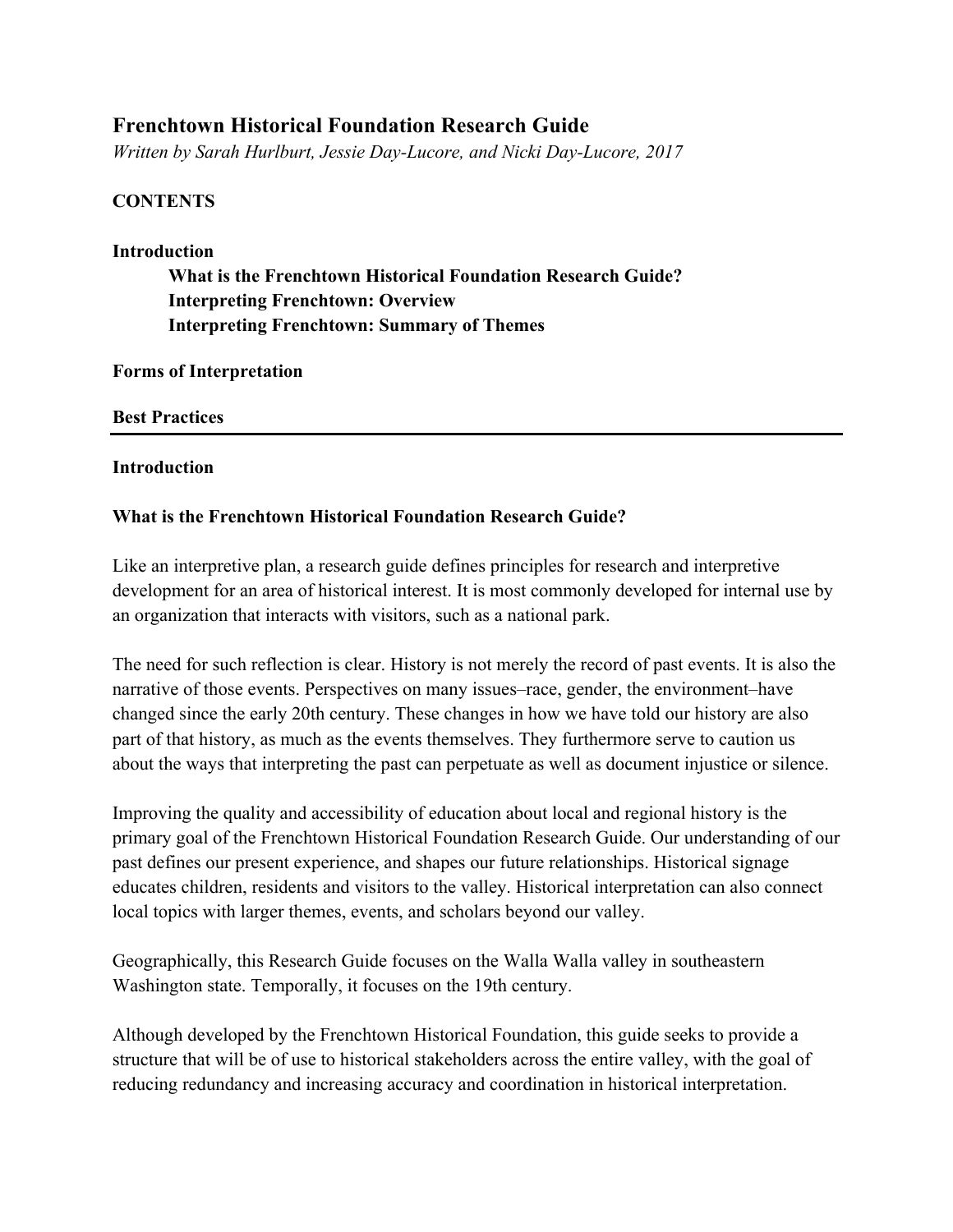The guide is provided as a resource and a service. It is not a binding contract, but rather a point of departure for collaboration and further research by both individuals and organizations.

### **Interpreting Frenchtown: Overview**

The layered history of the Frenchtown area in the 19th century corresponds to the layers of history of the Walla Walla Valley as a whole. These layers are not only chronological but also ethnic, linguistic, religious, national, social, economic, technological, and interpretive. Each represents a different, sometimes conflicting, perspective on the history and significance of the region. A layered approach allows for research on specific topics while preserving the overall complexity of Frenchtown history.

Here are some of the stories that intersect with the history of Frenchtown: the ten thousand years of indigenous occupation of the Columbia Plateau, the Lewis and Clark trail, the role of the fur trade, the Whitman Mission, the Oregon Trail, the Battle of 1855 and the 1855 Treaty, the inland gold rush, the sovereign change from territories to states, the allotment of reservation lands, and the agricultural development of Eastern Washington.

### **Interpreting Frenchtown: Summary of Themes**

#### Theme A: Place

*Existing indigenous trade routes determined the locations of fur-trade posts such as Fort Walla Walla. French-Canadian employees of the fur-trade companies settled near the posts with their indigenous wives, creating communities which subsequently served as stops on the Oregon Trail. These early Frenchtowns depended personally and economically on a regional network of resources based on their location and family connections.* 

### Theme B: Practices

*Successive land use practices in the Frenchtown area echo larger patterns of land occupation and exploitation enacted throughout the west.* 

#### Theme C: Peoples

*Early western Frenchtowns were mobile, mixed race, and multilingual. These communities were increasingly isolated by the flood of Protestant settlers, who rejected*  both their Catholic faith and their intermarriage with Indigenous peoples. When the *reservations were allotted at the end of the 19th century, many* métis *Frenchtown residents relocated, pressured to leave, drawn to the reservations by family ties, or both. Others stayed but were assimilated into white Anglo-Saxon culture.*

#### **Forms of Interpretation**